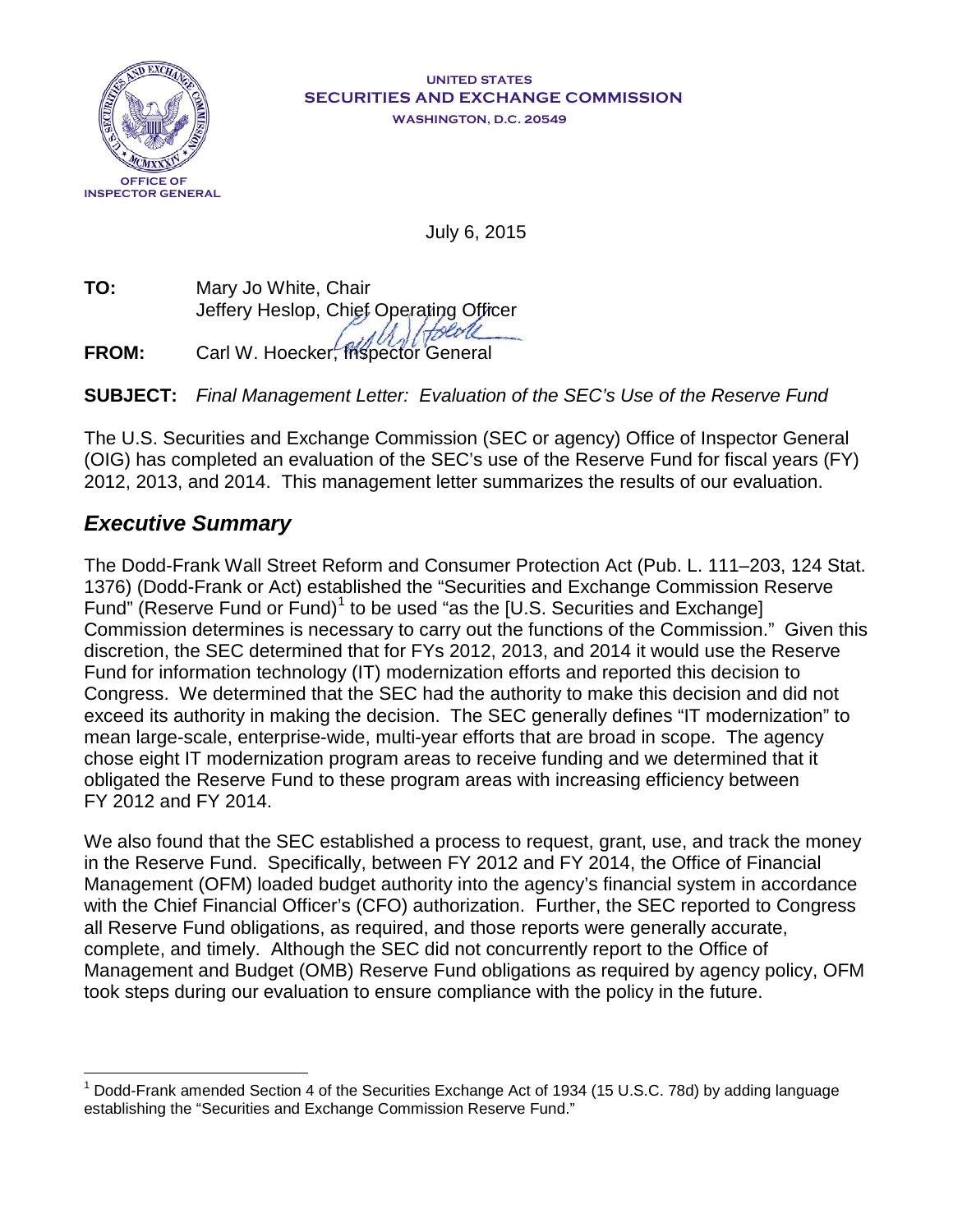Furthermore, we determined that external and internal factors affect the availability of the Reserve Fund. Lastly, the availability of the Fund directly affects the agency's plans to modernize its IT, and the absence of the Fund would adversely impact the SEC's IT modernization efforts and the Office of Information Technology's (OIT) ability to provide ongoing IT operations and maintenance services to the agency. Although the SEC does not have, nor is it required to have, a formal plan for funding its IT modernization projects if the Reserve Fund is unavailable, the SEC routinely prioritizes such projects during the project planning process. The agency could use this process to decide which projects would be funded from the general fund, and at what level, if the Reserve Fund was unavailable.

# *Background*

Section 991e(i) of Dodd-Frank gave the SEC authority to establish a Reserve Fund with the U.S. Department of the Treasury and deposit into the Fund up to \$50 million per year from registration fees collected from SEC registrants, with a Fund balance limit of \$100 million. This Fund is separate from the agency's annual appropriation, is considered "no-year" money, and, as discussed below, is subject to sequestration and can be affected by rescission.<sup>[2](#page-1-0)</sup> Although the Act allows the SEC to determine how to use the Fund, Dodd-Frank requires the agency to notify Congress of the date, amount, and purpose of Reserve Fund obligations no later than 10 days after the date of each obligation.

In response to the establishment of the Reserve Fund, the SEC issued SEC Administrative Regulation (SECR) 14-2 (August 15, 2011), *Administrative Control of Reserve Fund*, which describes the policies and procedures for administrative control of the Reserve Fund. The SEC also added Chapter 06.05, *Budget Formulation and Execution: Reserve Fund Budgetary Procedures*, to the OFM Reference Guide, which established standard operating procedures for implementing the SECR. Consistent with Dodd-Frank, SEC policy does not restrict the agency's use of the Reserve Fund.

Through its regular annual appropriation, the SEC receives general funding to operate its OIT; however, this money is used to fund operations and maintenance needs such as help desk support, data center operations, and purchases for infrastructure and technology (e.g., computers and phones). Alternatively, SEC officials decided to use the Reserve Fund to fund large-scale, enterprise-wide, multi-year, mission-critical IT modernization efforts. Consistent with this decision, between FY 2012 and FY 2014, the former SEC Chairman and current SEC Chair regularly testified before and reported to Congress that the agency would use the Reserve Fund to modernize its IT systems.<sup>[3](#page-1-1)</sup>

In FY 2013, the SEC introduced a multi-year technology modernization plan called Working Smarter. The goal of Working Smarter is to improve core operations and implement new

<span id="page-1-0"></span> $\overline{\phantom{a}}$  $2$  Dodd-Frank specified that the amounts collected in the Reserve Fund are not considered Government funds or appropriated monies, are not subject to apportionment, and "shall remain available until expended…." No-year funds are those available for obligation without fiscal year limitation.

<span id="page-1-1"></span> $3$  For the purpose of this evaluation, we considered these communications criteria as they were public statements made to Congress regarding how the SEC intended to use the Reserve Fund.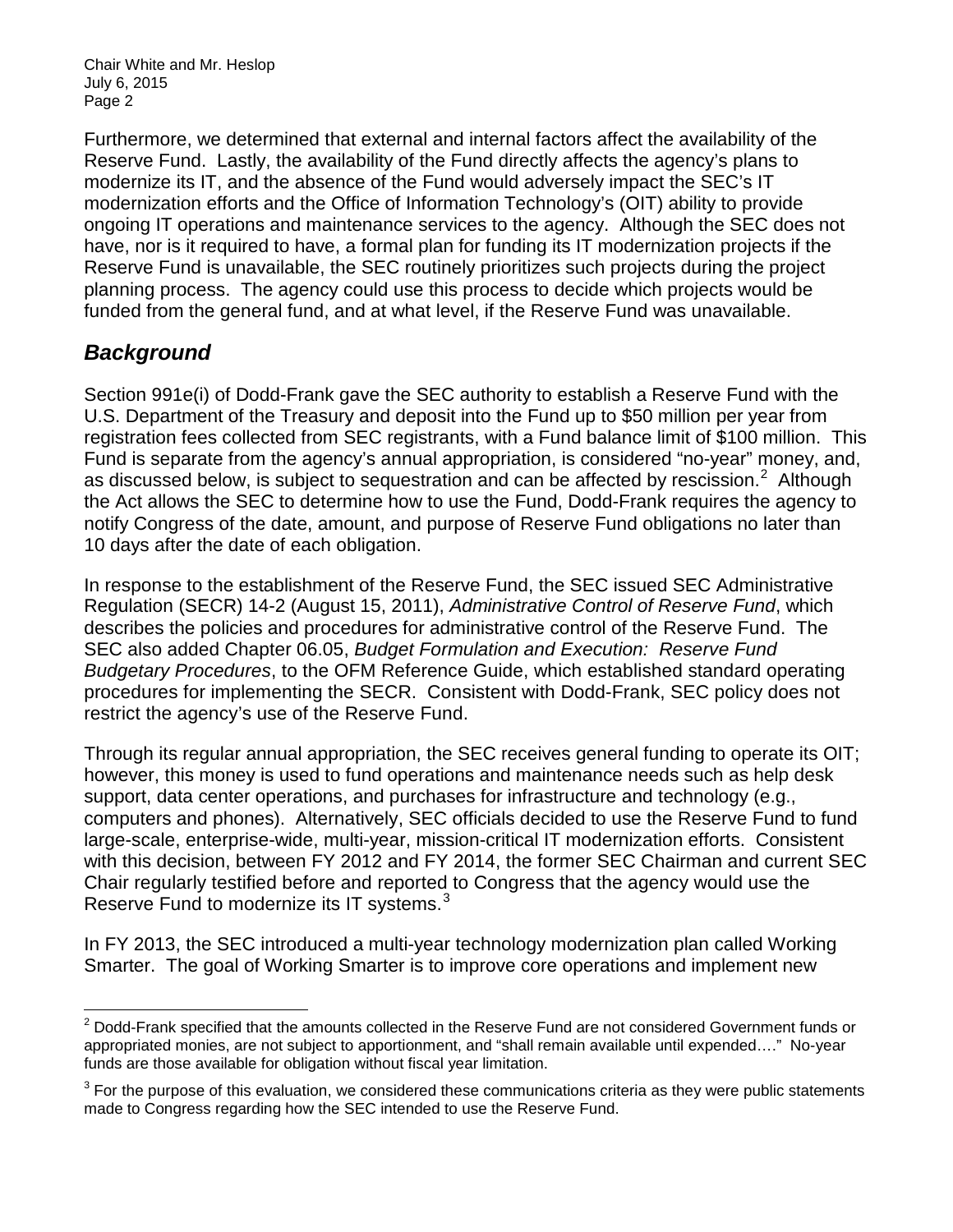responsibilities under Dodd-Frank. During the period evaluated, Working Smarter included the following eight IT program areas for which the SEC planned to use the Reserve Fund:

- 1. Business Process Automation and Improvement
- 2. Data Analytics
- 3. Electronic Data Gathering, Analysis, and Retrieval (EDGAR) System Modernization
- 4. Enforcement Investigation and Litigation
- 5. Enterprise Data Warehouse
- 6. Examinations Management
- 7. SEC.gov Modernization
- 8. Tips, Complaints, and Referrals System Modernization<sup>[4](#page-2-0)</sup>

Each of these eight IT program areas contains multiple underlying project categories, which themselves contain one or more projects. For example, the Examinations Management program area comprises three project categories, including one called Tracking Reporting Examination National Documentation System (TRENDS) Modernization, which includes a project called TRENDS Mobile Enhancements.<sup>[5](#page-2-1)</sup> Figure 1 shows the hierarchy from program area to project category to project. According to the SEC, as of February 11, 2015, the 8 IT program areas contained a total of 66 individual projects.

### **Figure 1. Example of a Program Area with Underlying Project Category and Project.**



Source: OIG-generated.

<span id="page-2-0"></span> $\overline{\phantom{a}}$  $4$  As of the date of this letter, the SEC had split the EDGAR System Modernization program area into EDGAR Enhancements and EDGAR Redesign. The agency had also implemented the Enterprise Data Warehouse and removed it from the Working Smarter plan.

<span id="page-2-1"></span><sup>&</sup>lt;sup>5</sup> TRENDS provides an electronic examination platform to manage the National Examination Program processes of the Office of Compliance Inspections and Examinations.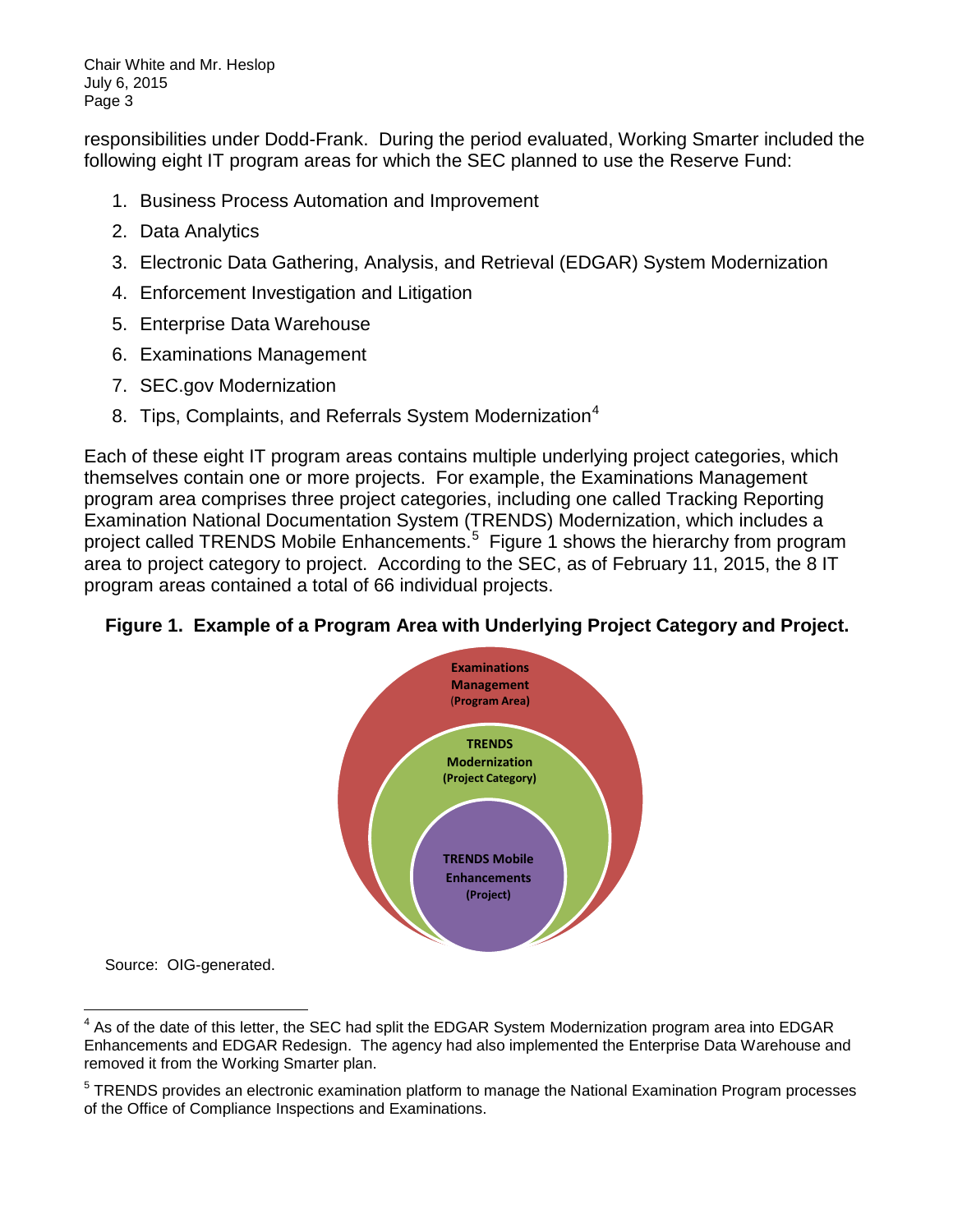To ensure it timely reports Reserve Fund obligations to Congress, the SEC established a process in the OFM Reference Guide. As shown in Figure 2, the general steps in the process are as follows:

- 1. The division or office requesting to use the Reserve Fund asks OFM for budget allocation.
- 2. OFM grants the budget authority through a Letter of Instruction (LOI).
- 3. OFM loads the budget authority into the agency financial system, Delphi, for the requesting division or office to execute.<sup>[6](#page-3-0)</sup>
- 4. The CFO notifies the SEC's U.S. House of Representatives and U.S. Senate appropriators and budget authorizers through a Congressional Notification Letter (CNL).

### **Figure 2. SEC Process for Authorizing, Tracking, and Communicating Reserve Fund Obligations to Congress.**



Source: OIG-generated.

# *Objectives, Scope, and Methodology*

The objective of our evaluation was to assess the SEC's use of the Reserve Fund for FYs 2012, 2013, and 2014. We reviewed applicable laws, policies, and procedures, and determined whether the SEC complied with Reserve Fund requirements. We also determined whether actual Reserve Fund expenditures agreed to the obligations reported to Congress. Finally, we assessed the SEC's plans for funding its large-scale, enterprise-wide, multi-year IT modernization efforts in an uncertain funding environment and in the event that the Reserve Fund is unavailable. We conducted this evaluation between January and June 2015 and in accordance with the Council of the Inspectors General on Integrity and Efficiency *Quality Standards for Inspection and Evaluation* (January 2012). Attachment I includes additional information on our scope and methodology.

### *Results*

**The SEC Uses the Reserve Fund for IT Modernization.** Neither Dodd-Frank nor SEC policy restricts the agency's use of the Reserve Fund; therefore, the SEC has wide discretion to determine how to use it. The SEC determined that it would use the Reserve Fund to

<span id="page-3-0"></span> $\overline{\phantom{a}}$  $^6$  Between FY 2012 and FY 2014, OIT was the only SEC division or office that received authority to use the Reserve Fund.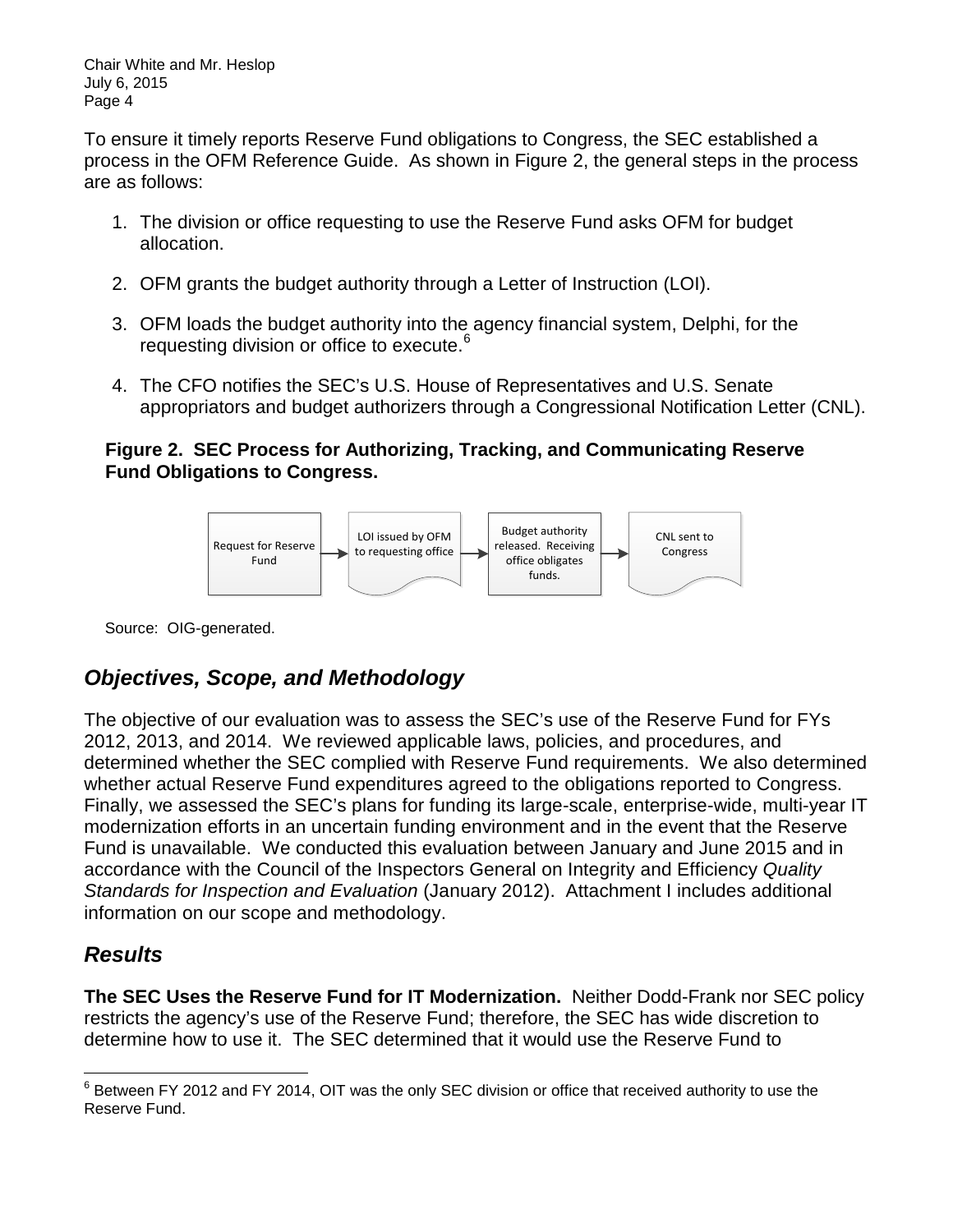modernize its IT systems and, between FY 2012 and FY 2014, informed Congress of its plans. In addition, the OFM Reference Guide established a process for reporting to Congress obligations made against the Reserve Fund, as required by Dodd-Frank. Additionally, we verified that the obligations reported to Congress were for IT modernization efforts and were consistent with actual expenditures made from the Reserve Fund.

*The SEC Determined How to Use the Reserve Fund.* Given the broad authority provided by Dodd-Frank, SEC officials – namely the Chief Operating Officer (COO), CFO, Executive Director, and staff of the former Chairman – determined that the agency would use the Reserve Fund for its IT modernization efforts.<sup>[7](#page-4-0)</sup> We determined that the SEC had the authority to make this decision and did not exceed its authority in making the decision. In addition, we determined that the definition of "IT modernization" – large-scale, enterprise-wide, multi-year efforts that are broad in scope and do not include routine operations and maintenance – was consistent across the agency. Regarding the decision to use the Reserve Fund to modernize the SEC's IT systems, one official stated that there had been difficulty funding multi-year initiatives using only the agency's annual appropriation. Specifically, once the allocated portion was exhausted, the agency had to wait for the next annual appropriation to continue each project. Another official stated that the "newfound budget certainty" offered by the Reserve Fund allowed the SEC to initiate long-term IT modernization projects. However, SEC officials recognize that, because neither Dodd-Frank nor SEC policy requires or prohibits a specific use for the Fund, the agency could reassign it at any time.

*The SEC Reported Its Decision in Congressional Testimony, Reports, and Correspondence*. The Congressional testimony, reports, and correspondence of the former SEC Chairman and current SEC Chair memorialize the agency's decision to use the Reserve Fund for its IT modernization efforts. Specifically, at the beginning of FY 2012 (the first year of the Reserve Fund), the SEC sent a letter to Congress stating that it intended to use the Fund to modernize the EDGAR system and SEC.gov, the agency's public website. For each subsequent year, the former SEC Chairman and current SEC Chair consistently testified to the SEC's plans to fund multi-year IT efforts using the Reserve Fund. For example, on March 6, 2012, former Chairman Mary L. Schapiro testified that "the SEC…intends to use the Reserve Fund…to address important multi-year technology initiatives," specifying that, "[f]or FY 2013, the SEC plans to use \$50 million from the Reserve Fund for continued modernization of EDGAR and SEC.gov, as well as additional IT projects."<sup>[8](#page-4-1)</sup> Also, on May 7, 2013, SEC Chair Mary Jo White testified that "in FY 2014, the SEC plans to use \$50 million from the SEC Reserve Fund...to fund large, multi-year, mission-critical technology projects."[9](#page-4-2)

<span id="page-4-0"></span> $7$  While recollection of this decision was consistent, we found that discussions of how to use the Reserve Fund were not documented. Also, the functions of the Executive Director were transitioned to the Office of the COO in May 2011.

<span id="page-4-1"></span><sup>&</sup>lt;sup>8</sup> Former SEC Chairman Mary L. Schapiro testimony before the Subcommittee on Financial Services and General Government, Committee on Appropriations, United States House of Representatives.

<span id="page-4-2"></span><sup>&</sup>lt;sup>9</sup> SEC Chair Mary Jo White testimony before the Subcommittee on Financial Services and General Government, Committee on Appropriations, United States House of Representatives.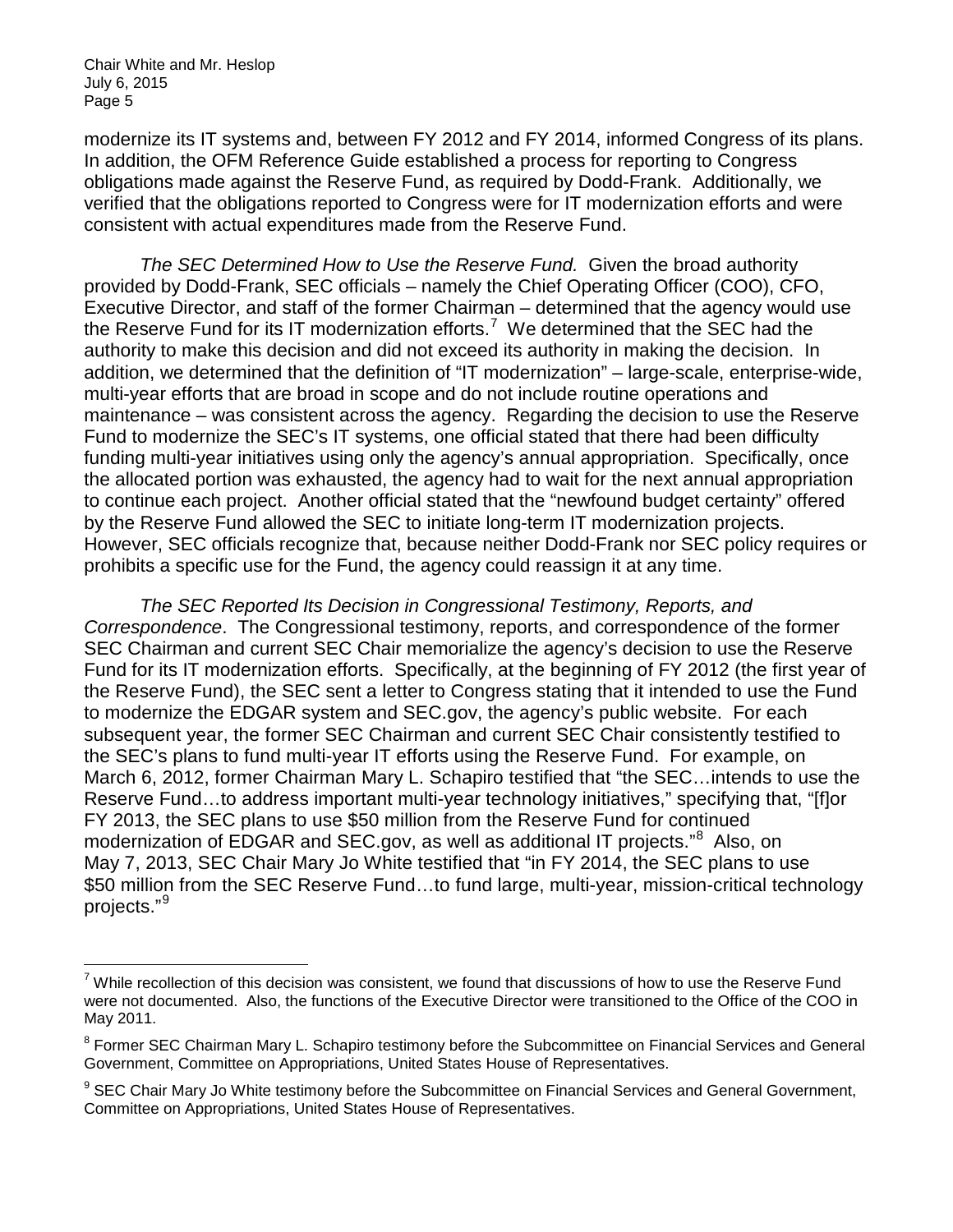Also, for FYs 2013 and 2014, the SEC submitted Congressional budget justifications that consistently referred to the SEC's plans to fund multi-year IT efforts using the Reserve Fund. For example, the FY 2013 document was consistent with former Chairman Schapiro's 2012 testimony and stated that the agency would use the Reserve Fund for a number of other IT projects, including development of Market Oversight and Watch Systems; development of fraud analysis and fraud prediction analytical models; and deployment of search tools to assist fraud detection efforts. The FY 2014 document expanded on the FY 2013 projects, adding that, in addition to EDGAR system modernization, "the funds also will be used for the construction and enhancement of the Enterprise Data Warehouse" and to develop capabilities within the Consolidated Audit Trail Repository.

*Reserve Fund Obligations Were for IT Modernization Efforts and Were Consistent with Actual Expenditures.* As discussed above, the SEC established a process to request, grant, use, and track the money in the Reserve Fund. We found that, between FY 2012 and FY 2014, OFM issued all 27 LOIs to OIT, granting budget authority to use the Reserve Fund for the 8 IT modernization program areas. In addition, the agency's Reserve Fund obligations reported in all 51 CNLs between FY 2012 and FY 2014 related to the IT modernization program areas.

Although Dodd-Frank requires that the SEC notify Congress of Reserve Fund obligations, the Act does not require the agency to report expenditures made against those obligations. However, we reviewed actual expenditures in Delphi and determined that they appear to align with the IT modernization obligations the SEC reported to Congress in the CNLs.

**Obligations Reported to Congress Generally Met Requirements.** As described above, the SEC uses LOIs to grant budget authority from the Reserve Fund and uses CNLs to report to Congress Reserve Fund obligations. Additionally, SECR 14-2 requires the SEC to notify OMB "concurrently with notification to the Congress by sending a copy of the Congressional notification to the [Resource Management Officer]…." We found that OFM accurately loaded budget authority into Delphi in accordance with authorization given in the LOIs. Also, obligations reported to Congress in the CNLs were generally accurate, complete, and timely. However, the SEC did not notify OMB of Reserve Fund obligations, as required.

*OFM Accurately Loaded Budget Authority into Delphi in Accordance with Authorization.*  As noted above, the CFO signed 27 LOIs between FY 2012 and FY 2014 and they all provided OIT budget authorization to use the Reserve Fund for the SEC's IT modernization efforts. We further validated that OFM correctly loaded budget authority for those years into Delphi accordance with the LOIs.<sup>[10](#page-5-0)</sup> Specifically, all of the budget authority transactions in Delphi for the period reviewed had a corresponding LOI, and all Reserve Fund authorizations in LOIs were reflected in Delphi. For example, we found that an LOI dated December 28, 2012,

<span id="page-5-0"></span><sup>&</sup>lt;sup>10</sup> We noted that in FY 2014, the dollar amounts in the LOIs were rounded to the nearest \$100,000. OFM stated that it used a more specific OIT request in the Budget and Program Performance Analysis System to grant budget authority in Delphi to the dollar. Therefore, the LOIs did not exactly match the budget allocated in Delphi. We found that in FY 2014, the cumulative stated budget authority in the LOIs was approximately \$200,000 greater than the actual budget allocation given in Delphi.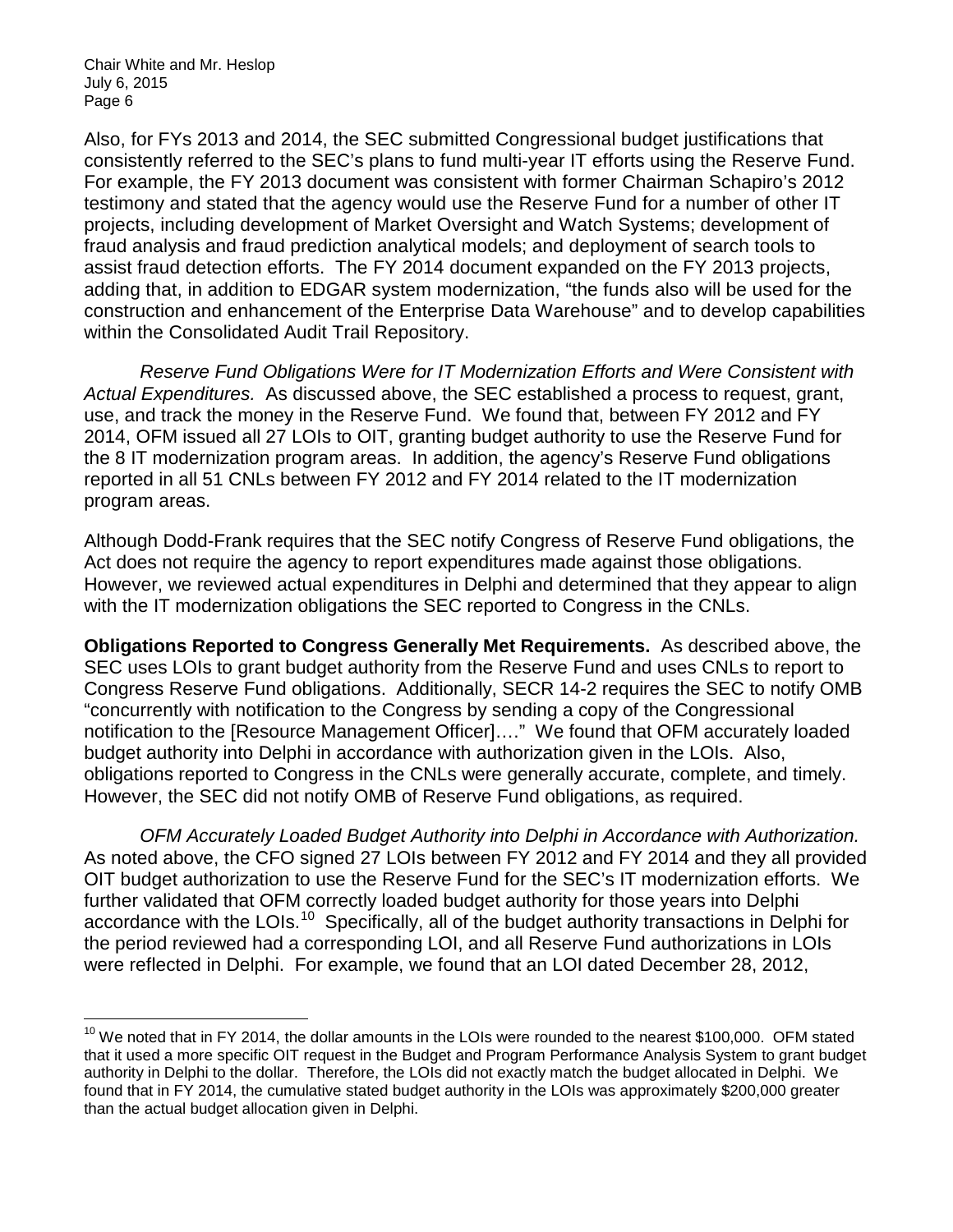authorized \$9.3 million to procure hardware, software, and labor needed to modernize the EDGAR system. On the same date, the same dollar amount was allotted to OIT in Delphi.

*Obligations Reported to Congress Were Generally Accurate, Complete, and Timely.* As discussed above, Dodd-Frank requires the SEC to notify Congress of the date, amount, and purpose of all Reserve Fund obligations no later than 10 days after the date of the obligation. We reviewed the 51 CNLs from FYs 2012, 2013, and 2014 and all obligation transactions in Delphi for the same period and determined that the SEC generally appears to have accurately and completely reported to Congress all Reserve Fund obligations during those years. In addition, the dollar amounts of the obligations in Delphi matched those reported on the CNLs, with one immaterial exception.<sup>11</sup> Further, we identified no Reserve Fund obligations in Delphi that were not reported on a CNL.

Although the SEC generally submitted the CNLs timely, we found that 3 of the 51 CNLs were submitted more than 10 days from the date of the obligation. One was submitted 99 days after the obligation and adjusted a prior year's obligation by less than \$90. Two were submitted 11 days after the obligation. In response, OFM consulted the SEC's Office of the General Counsel, which stated that, if the  $10<sup>th</sup>$  day falls on a weekend or holiday, OFM may submit the CNL to Congress on the next business day. One of the two CNLs submitted on the 11<sup>th</sup> day meets this criterion.

We also determined that the obligation date in Delphi did not always match the obligation date reported in the CNL, and that OFM had not defined in policy the date on which it would start to count the 10 days. OFM officials stated that the obligation date in Delphi may differ by one day from the date of the actual obligation (e.g., the signing of a contract for IT modernization services) due to the timing of system batch processing. In response, on April 3, 2015, OFM's Assistant Director for its Planning and Budget Office sent an email to responsible staff stating that, effective immediately, OFM would use the actual contract obligation date as the starting date for the 10-day reporting period.

In addition, in FY 2014 Congress required the SEC to include in its written notifications to Congress certain additional information regarding available balances and total costs.<sup>12</sup> We found that for FY 2014, the SEC appended two tables to the CNLs in response to these additional reporting requirements.

*The SEC Did Not Notify OMB as Required by Agency Policy.* Although required by SECR 14-2, the SEC had not sent to OMB copies of the Reserve Fund CNLs. After we brought this to OFM's attention, OFM sent OMB copies of all FY 2015 CNLs. OFM also informed the OMB Resource Management Officer that the SEC will provide CNLs with each Reserve Fund obligation in the future.

<span id="page-6-0"></span> $11$  An obligation dated August 18, 2014, was over-reported by \$251.14 on a CNL dated August 22, 2014.

<span id="page-6-1"></span> $12$  Explanatory Statement to the Consolidated Appropriations Act of 2014, Pub. L. No. 113-76.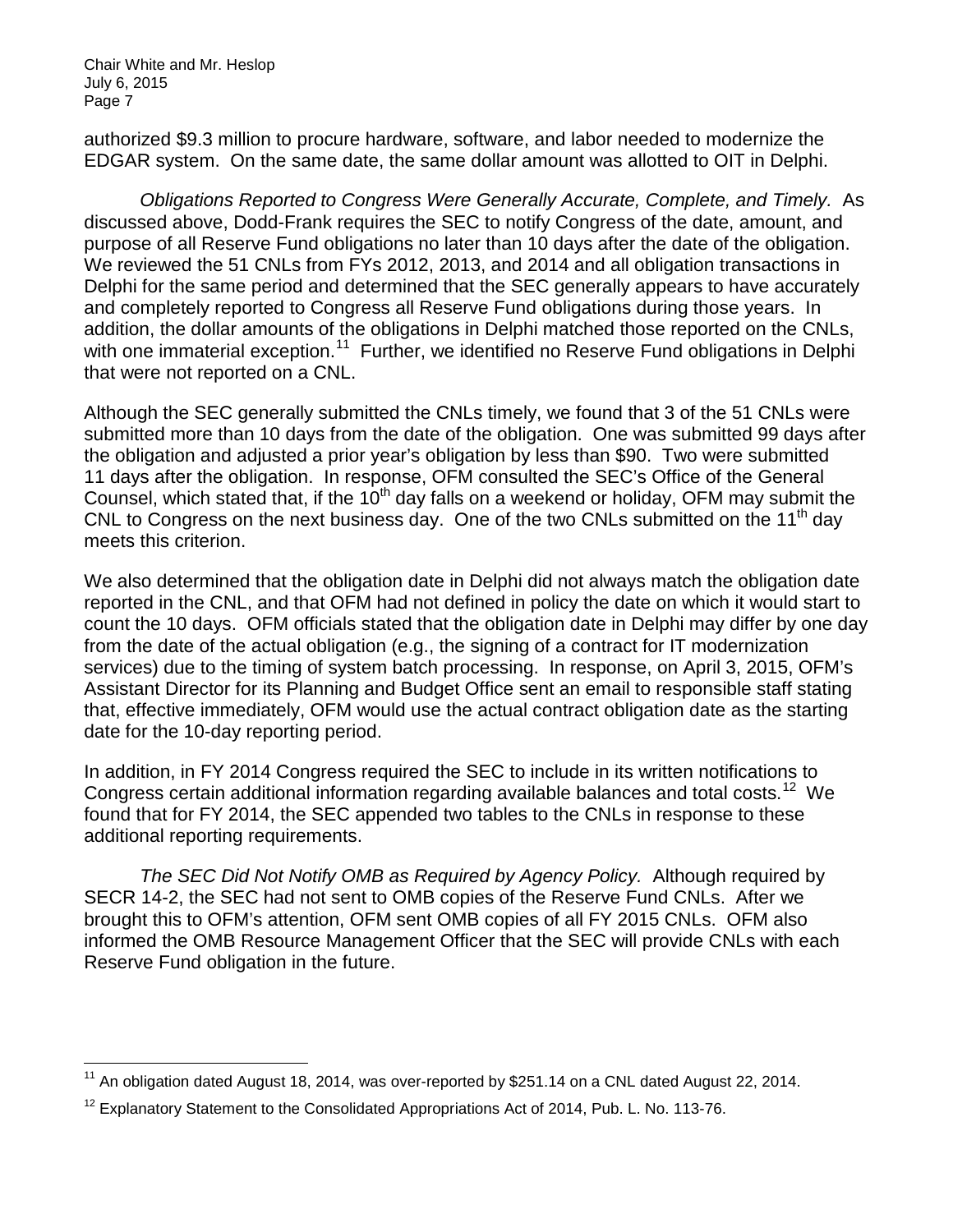**The Availability of the Reserve Fund Affects the SEC's IT Modernization Efforts and Could Adversely Impact OIT's Ability to Provide Services.** External and internal factors affect the availability of the Reserve Fund. Such factors include statutory limits, rescission, the agency's carryover of prior year balances, sequestration, and the state of the agency's IT infrastructure and IT modernization project lifecycles. In addition, the availability of the Fund directly affects the SEC's plans to modernize its IT systems and could adversely impact OIT's ability to provide ongoing operations and maintenance services to the agency. Finally, although the SEC does not have, nor is it required to have, a formal plan for funding its IT modernization projects in the event that the Reserve Fund is unavailable, the SEC routinely prioritizes such projects during the project planning process. SEC officials told us that they could use this process to determine which projects would be funded (and how) if the Reserve Fund was unavailable.

*External and Internal Factors Affect the Availability of the Reserve Fund.* Several factors affect annual Reserve Fund balances available for obligations, including statutory limits, rescission, prior year carryover balances, and sequestration. In addition, the SEC's ability to use the Fund depends heavily on the state of its IT infrastructure and IT modernization project lifecycles.

First, Dodd-Frank established three statutory limits for the Fund: (1) the SEC may only deposit \$50 million into the Fund annually; (2) the Fund balance may not exceed \$100 million at any point in time; and (3) the SEC may only obligate up to \$100 million from the Fund in any one fiscal year (referred to as budget authority). We reviewed the Reserve Fund deposits, balances, and obligations for FYs 2012 to 2014 and found that the SEC did not exceed any of the statutory limits.

Second, in FYs 2012 and 2014, Congress rescinded \$25 million "from the unobligated balances available." The rescissions did not change the Fund's cash deposit or balance, but rather the SEC's budget authority for those years.<sup>13</sup> Because the rescissions were part of the annual appropriations bills, they expired at the end of the fiscal year and the rescinded funds were made available in the following year. Although the Reserve Fund is permanently authorized by Dodd-Frank, OFM and OIT do not budget for the use of the Fund or approve Reserve Fund money for individual IT modernization projects until Congress passes the annual appropriations bill in case the appropriations bill rescinds all or part of the Fund.

Third, the SEC carries over unobligated balances from one fiscal year to the next. The prior year carryover plus the current year's cash deposit of \$50 million must not exceed the statutory limit of \$100 million. We found that the SEC carried over amounts after each of the three fiscal years reviewed.

Finally, Federal sequestration in FYs 2013 and 2014 impacted the Reserve Fund by 5.1 percent (approximately \$2.5 million) and 7.2 percent (approximately \$5.4 million), respectively. Like rescission, sequestration reduced the SEC's authority to obligate the Fund's

<span id="page-7-0"></span><sup>&</sup>lt;sup>13</sup> For example, in year one, if the SEC deposited \$50 million into the Fund, it could only obligate \$25 million in that year given a \$25 million rescission.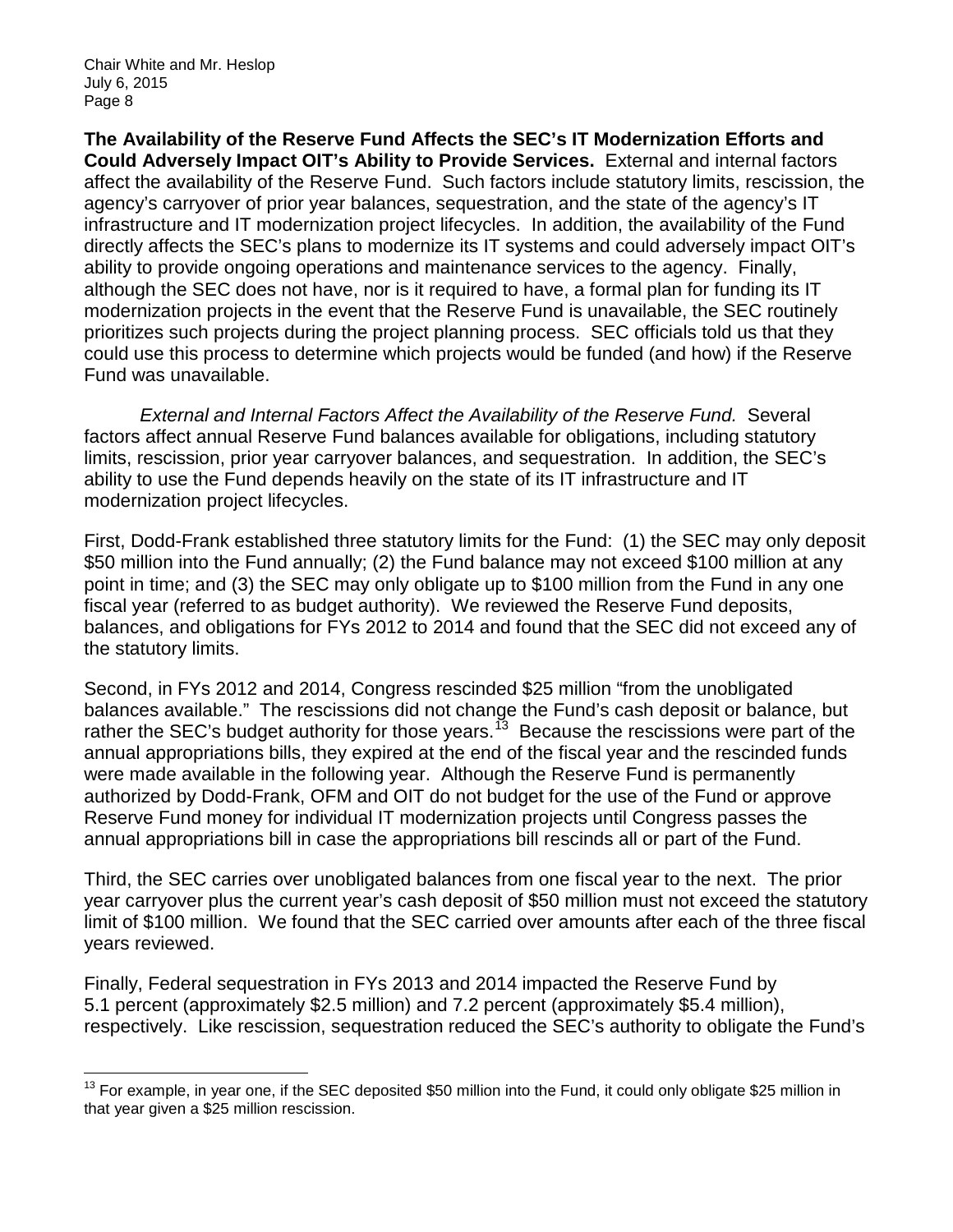existing cash balance and the sequestered amounts were made available at the beginning of the next fiscal year.

As shown in the table below, the effects of rescission, carryover, and sequestration are realized in each fiscal year's "Net Available Balance" amount, which is the amount available for obligation that fiscal year. The amounts obligated are the total amounts of the Reserve Fund Net Available Balance that were obligated in each of the three years reviewed. Cash expenditures are the amounts of actual payments made against existing obligations.

|                                                            | FY 2012        | FY 2013        | <b>FY 2014</b> |
|------------------------------------------------------------|----------------|----------------|----------------|
| Statutorily-Established Annual Deposit Limit               | \$50,000,000   | \$50,000,000   | \$50,000,000   |
| <b>Current Year Rescission by Appropriation</b>            | (\$25,000,000) | N/A            | (\$25,000,000) |
| <b>Prior Year Rescission Released</b>                      | N/A            | \$25,000,000   | N/A            |
| Prior Year Unobligated Balance Carried Over                | \$0            | \$12,642,370   | \$43,749,596   |
| Current Year Budget Authority Withheld by<br>Sequestration | \$0            | (\$2,550,000)  | (\$5,400,000)  |
| <b>Prior Year Sequestration Released</b>                   | N/A            | N/A            | \$2,550,000    |
| <b>Net Available Balance</b>                               | \$25,000,000   | \$85,092,370   | \$65,899,596   |
| Amount Obligated                                           | (\$12,357,630) | (\$41,342,774) | (\$65,604,766) |
| Unobligated Balance - Carry Over                           | \$12,642,370   | \$43,749,596   | \$294,830      |
| <b>Cash Expenditures</b>                                   | \$0            | \$24,654,000   | \$34,825,000   |

### **Table. Flow of Reserve Fund Balances**

Source: OIG-generated based on Dodd-Frank, OMB FY 2013 and 2014 sequestration reports, Delphi financial data for FYs 2012 to 2014, and the SEC's Annual Financial Reports for FYs 2012 to 2014.

In addition, OIT officials stated that the SEC's ability to obligate the Reserve Fund between FY 2012 and FY 2014 depended heavily on the state of its IT infrastructure and IT modernization project lifecycles. According to officials, the initial stage of requirements-gathering may take 12 to 18 months and is reflected by minor spending, and in FY 2012, the Reserve Fund was used for requirements-gathering for the EDGAR system and SEC.gov modernization efforts.<sup>14</sup> OIT officials told us that additional requirements-gathering was performed in FY 2013, and we noted that Reserve Fund obligations expanded to include the following IT program areas: Business Process Automation and Improvement; Examinations Management; Data Analytics; Enterprise Data Warehouse; and Tips, Complaints, and Referrals System Modernization. According to OIT, by FY 2014, needed IT infrastructure was in place, the SEC had established the eight IT modernization program areas in its Working Smarter plan, projects were past the requirements-gathering stage, and OIT began to meet targeted spending. We noted that, in FY 2014, the SEC was able to obligate more than the \$50 million it deposited into the Reserve

<span id="page-8-0"></span><sup>&</sup>lt;sup>14</sup> We validated that for FY 2012, all Reserve Fund obligations related to modernization of the EDGAR system and SEC.gov website.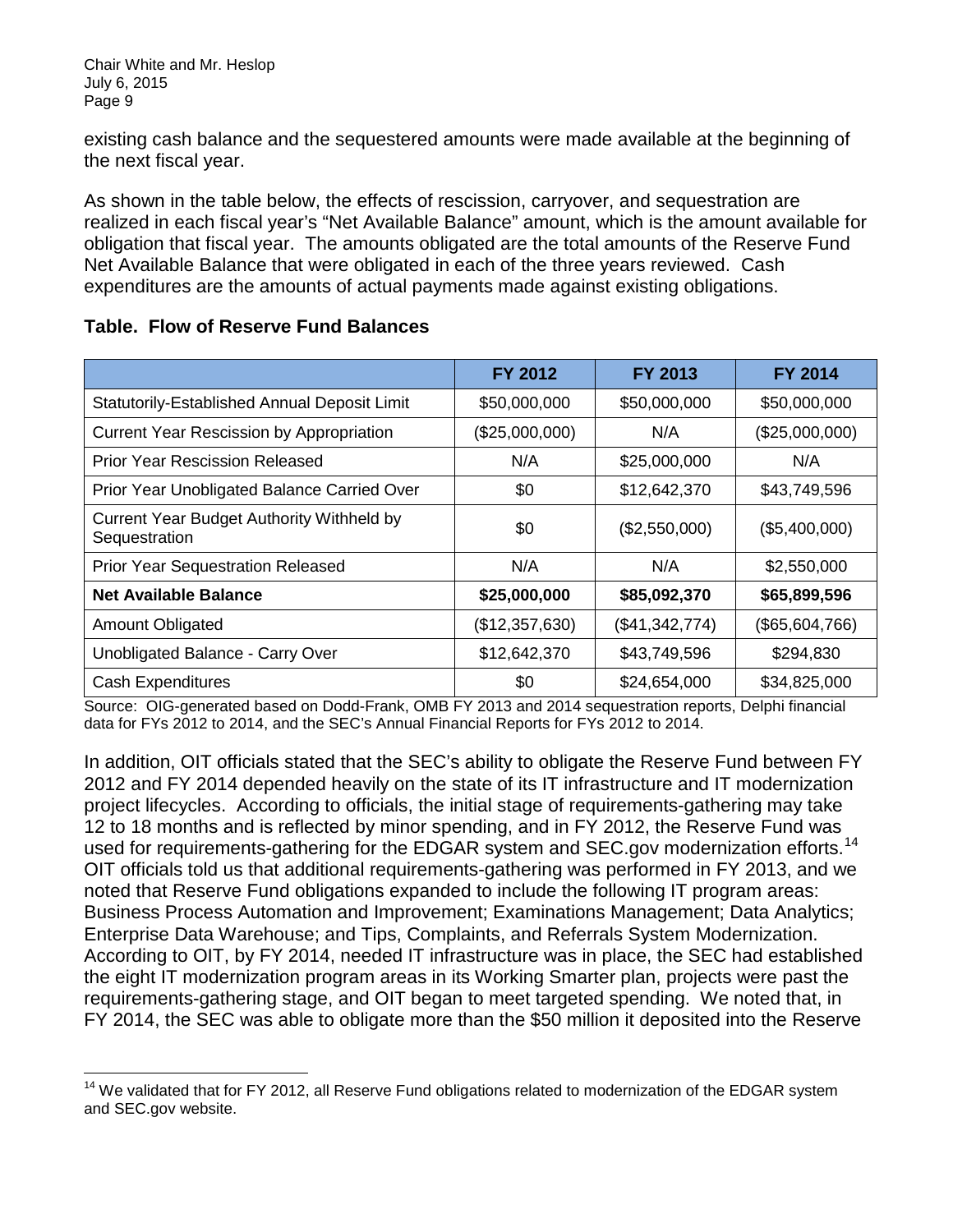Fund that year, due in part to the amount carried over from FY 2013, and that obligations expanded to include the Enforcement Investigation and Litigation program area.

*The Absence of a Reserve Fund Would Adversely Impact the SEC's IT Modernization Efforts and OIT's Ability to Provide Services.* Availability of the Reserve Fund directly affects the SEC's IT modernization efforts, and the absence of the Fund would adversely impact those efforts and OIT's ability to provide ongoing IT operations and maintenance services to the agency. For example, for FY 2014, OIT created an "impact statement" of what could happen if the Reserve Fund was rescinded by \$25 million, as it was in FY 2012. According to the impact statement, a \$25 million rescission could:

- delay implementation of planned EDGAR system enhancements;
- negatively impact content migration, search optimization, and user support for the SEC.gov website; and
- impact smaller projects, including postponing (1) a series of projects to modernize and automate the Division of Enforcement's litigation processes, and (2) supplements to the Office of Compliance Inspections and Examinations' ability to analyze high-frequency trading activities.

OIT officials stated that a complete rescission of the Reserve Fund would have a major impact on the SEC's various IT modernization projects because the Fund enables OIT to undertake projects that would either be impossible or more difficult without it. According to OIT officials, before 2010, the SEC's IT systems were failing and antiquated and, without the Reserve Fund, the agency's IT development would probably still be inadequate. In addition, the SEC would not have the capability to ingest, mine, and use large data sets to meet its oversight mission.

In Congressional testimony, the former SEC Chairman and current SEC Chair expressed a similar view of how the reduction or elimination of the Reserve Fund would likely impact the SEC's IT capabilities and IT modernization initiatives. For example, on December 6, 2011, former SEC Chairman Mary L. Schapiro testified that if the Reserve Fund was eliminated, important IT projects such as modernizing the SEC's EDGAR system and SEC.gov website would be significantly impacted. Likewise, the SEC's ability to resolve inadequacies in its IT systems to benefit investors "would be significantly hindered."<sup>15</sup> Similarly, on May 14, 2014, current SEC Chair Mary Jo White testified that, while the agency had made "significant progress" in modernizing its IT systems in recent years, this progress was "set back" by the level of funding received in FY 2014<sup>[16](#page-9-1)</sup> – the same fiscal year that Congress rescinded \$25 million from the Reserve Fund for the second time in three years.

In addition, we were told that, in the event of a complete rescission of the Reserve Fund, all funding for ongoing IT modernization projects would come from the OIT general fund. The OIT

<span id="page-9-0"></span><sup>&</sup>lt;sup>15</sup> Former SEC Chairman Mary L. Schapiro testimony before the United States Senate Committee on Banking, Housing, and Urban Affairs.

<span id="page-9-1"></span><sup>&</sup>lt;sup>16</sup> SEC Chair Mary Jo White testimony before the Subcommittee on Financial Services and General Government Committee on Appropriations, United States Senate.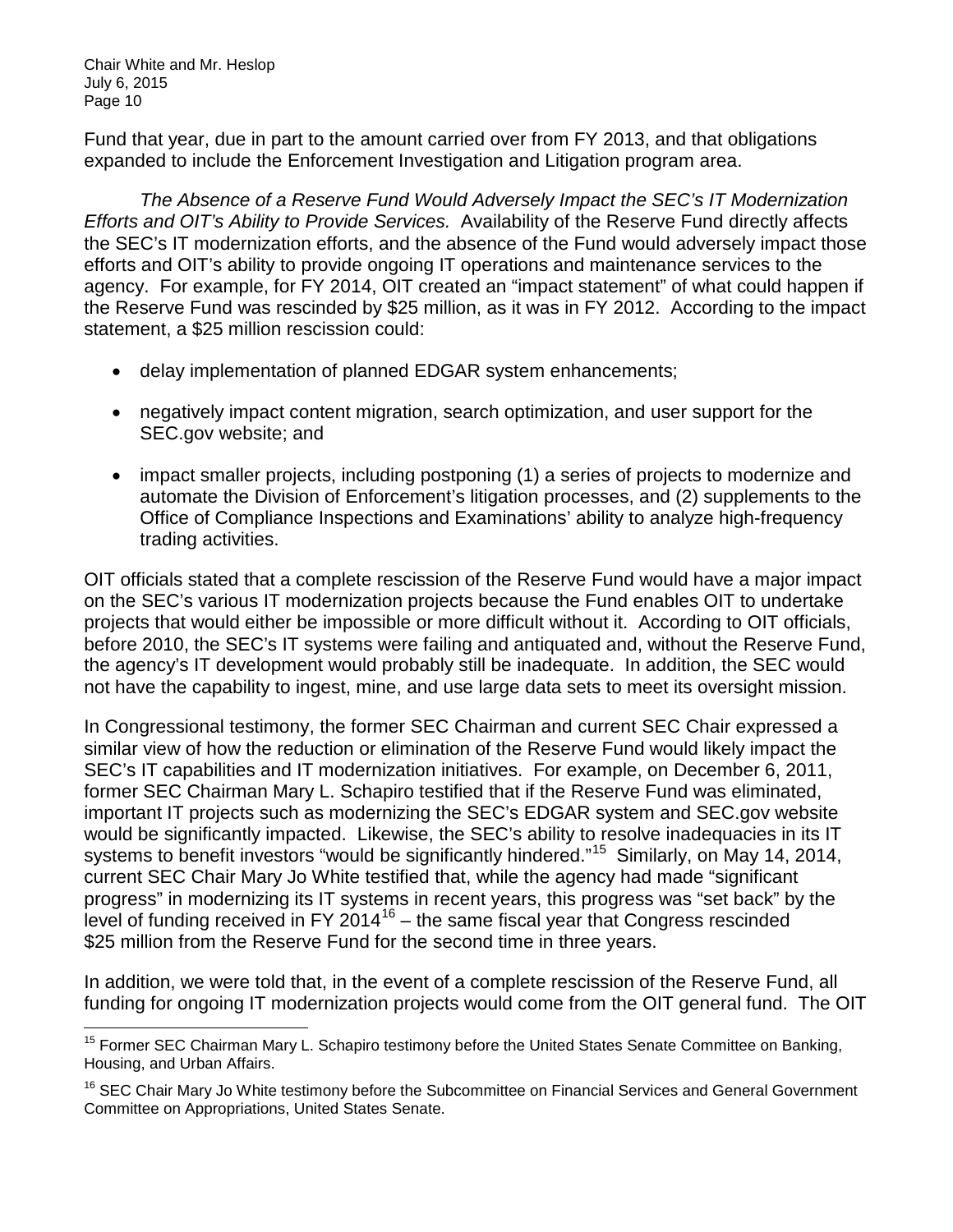general fund provides agency-wide operations and maintenance services such as help desk support, data center operations, and technology and infrastructure purchases. To fund IT modernization projects using the general fund, OIT would be placed on an "austerity budget" and would have to cut operations and maintenance activities such as laptop and server refreshes.

*The SEC's Plans for Funding IT Modernization Projects In An Uncertain Environment.*  Because Congress rescinded \$25 million from the Reserve Fund twice in the first three years of the Fund, we assessed the SEC's plans for funding its large-scale, enterprise-wide, multiyear IT modernization efforts in an uncertain funding environment and in the event that the Reserve Fund is unavailable. In the event of a complete rescission, multi-year IT modernization projects would stall, smaller projects would not be completed, and it would be difficult for the SEC to implement important technological upgrades. Further, according to the Chief Information Officer (CIO), complete rescission of the Fund may result in a reduction in IT services across the SEC, which could potentially impact the agency's ability to effectively meet its mission.<sup>[17](#page-10-0)</sup>

At the time of our evaluation, SEC officials had not formalized – nor were they required to formalize<sup>[18](#page-10-1)</sup> – contingency plans in the event of a complete rescission of the Reserve Fund. They stated that, even with the rescissions that have already occurred, the agency has been able to allocate at least some Reserve Fund money to each of its IT modernization program areas each year. In addition, the SEC has a process for categorizing and prioritizing IT projects. [19](#page-10-2) Officials told us that, if the Reserve Fund was unavailable, they could use this process to decide which projects would be funded from its general funds and at what level. The priority projects would likely be those (1) in the two highest-priority categories (Mandatory and Lights On), (2) that have an immediate impact on investors and registrants, and (3) that are ongoing, depending on relative lifecycles and other information such as the amount of work remaining and projected future cost to complete each project. Further, SEC officials would consider where the biggest impacts could be made with the funding available.

<span id="page-10-0"></span><sup>&</sup>lt;sup>17</sup> For FY 2015, Congress again rescinded \$25 million from the Reserve Fund. Also, on June 17, 2015, the U.S. House of Representatives Committee on Appropriations approved the FY 2016 Financial Services and General Government Appropriations bill. The Committee's recommended funding level for SEC IT initiatives "increases the overall funding level by \$50 million specifically to support IT funding priorities" while "prohibiting funds from the Reserve Fund from being used by the [U.S. Securities and Exchange] Commission."

<span id="page-10-1"></span><sup>&</sup>lt;sup>18</sup> Although we did not identify a requirement to formalize contingency plans in the event that the Reserve Fund is unavailable, an April 4, 2013, OMB memorandum regarding sequestration addressed executive branch agencies with reserve funds. The memorandum stated, "Similarly, while agencies with carryover balances or reserve funds should consider appropriate use of these funds to maintain core mission functions in the short term, it is important not to use these funds in a manner that would leave the agency vulnerable to future risks due to a potential lack of available funds in future years."

<span id="page-10-2"></span> $19$  The SEC categorizes its IT projects on the following scale: (1) Mandatory (must be completed to be compliant with either regulations or audits); (2) Lights On (essential to keeping systems operational); (3) Well Managed (initiatives to move towards a well-managed state relative to quality, efficiency, and budget); (4) Non-Mandatory Important (strategically important); and (5) Nice to Have (not essential). Officials suggested that these categories could be used to help the SEC prioritize IT modernization projects for funding if the Reserve Fund is unavailable.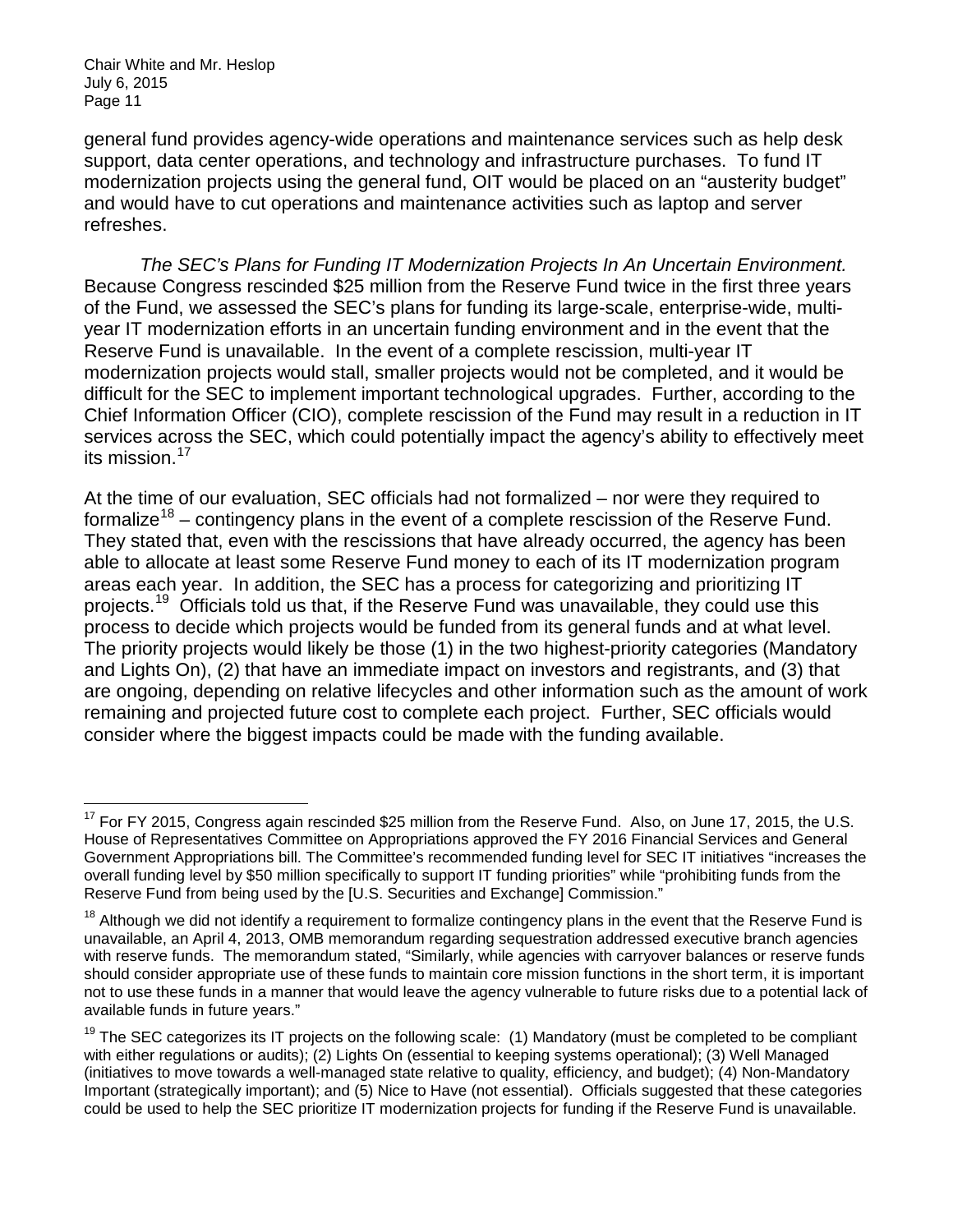On June 19, 2015, we provided SEC management with a draft of our management letter for review and comment. In its June 29, 2015, response, management noted steps it has taken to ensure that the SEC's use of the Reserve Fund continues to comply with the Act and the SEC policies. Management's comments are included as an attachment to this final management letter.

We appreciate management's cooperation. If you have questions, please contact Rebecca L. Sharek, Deputy Inspector General for Audits, Evaluations, and Special Projects.

#### **Attachments**

cc: Andrew J. Donohue, Chief of Staff, Office of the Chair Erica Y. Williams, Deputy Chief of Staff, Office of the Chair Luis A. Aguilar, Commissioner Paul Gumagay, Counsel, Office of Commissioner Aguilar Daniel M. Gallagher, Commissioner Benjamin Brown, Counsel, Office of Commissioner Gallagher Michael S. Piwowar, Commissioner Jamie Klima, Counsel, Office of Commissioner Piwowar Kara M. Stein, Commissioner Robert Peak, Advisor to the Commissioner, Office of Commissioner Stein Anne K. Small, General Counsel, Office of the General Counsel Timothy Henseler, Director, Office of Legislative and Intergovernmental Affairs John J. Nester, Director, Office of Public Affairs Pamela C. Dyson, Director, Office of Information Technology Kenneth A. Johnson, Chief Financial Officer, Office of Financial Management Darlene L. Pryor, Management and Program Analyst, Office of the Chief Operating Officer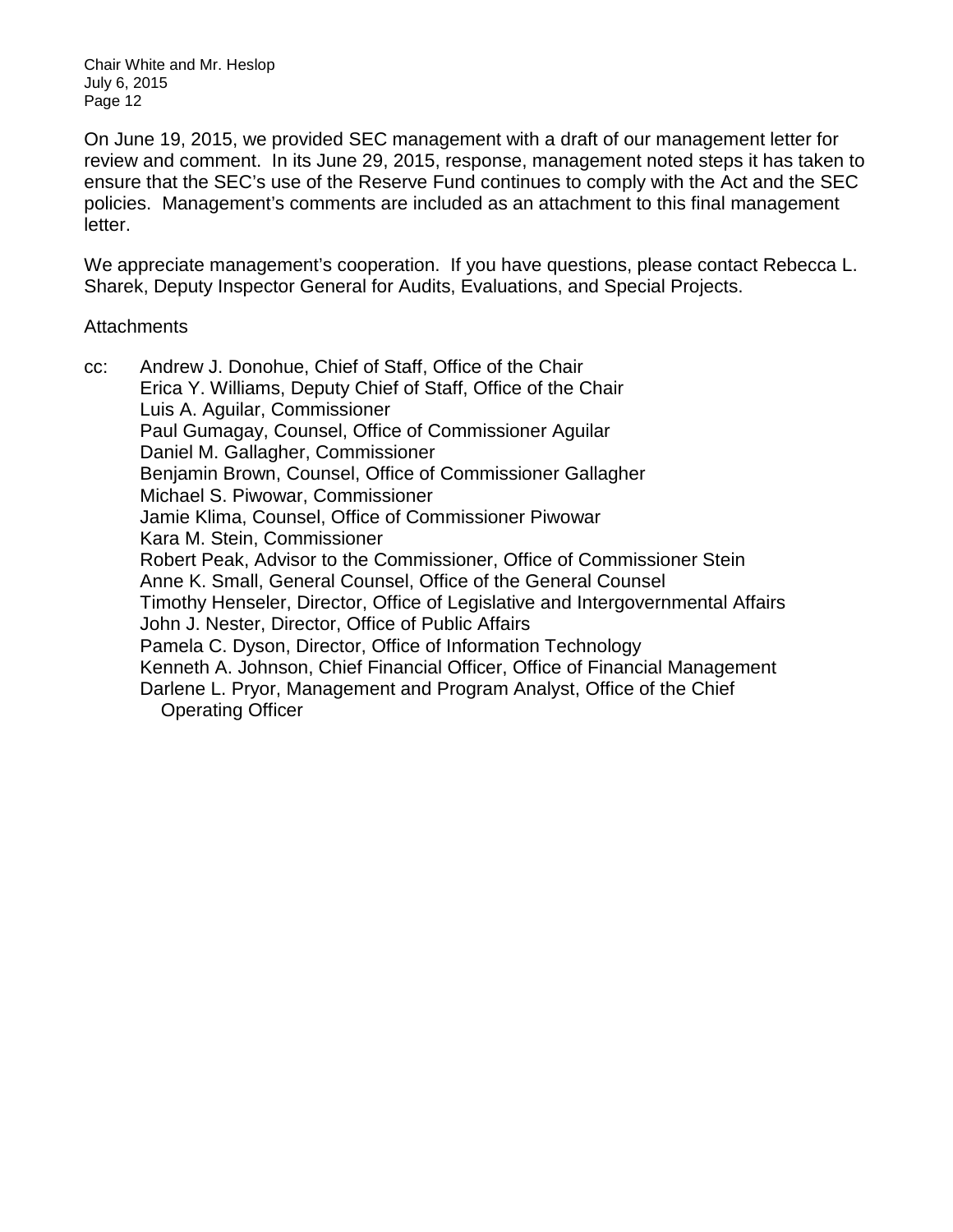# *Objectives, Scope, and Methodology*

**Objectives.** The evaluation covered the period of FY 2012 through FY 2014, and the overall objective was to evaluate the SEC's use of the Reserve Fund during that period. Specifically, we reviewed applicable laws, policies, and procedures, and determined whether (1) the SEC complied with Reserve Fund requirements, and (2) actual Reserve Fund expenditures agreed to the obligations reported to Congress. We also assessed the SEC's plans for funding its large-scale, enterprise-wide, multi-year IT modernization efforts in an uncertain funding environment.

**Scope and Methodology.** We conducted this evaluation from January through June 2015 and in accordance with the Council of the Inspectors General on Integrity and Efficiency *Quality Standards for Inspection and Evaluation (January 2012)*.

During the evaluation, we conducted fieldwork at the SEC's Headquarters in Washington, D.C. To gain an understanding of the policies, procedures, and controls surrounding the SEC's use of the Reserve Fund, we interviewed the CIO, CFO, COO, and other SEC employees from OIT, OFM, and the Office of the Chair. We reviewed relevant policies and compared them to Dodd-Frank. We also reviewed relevant SEC Congressional testimony and budget justifications, as they established how the SEC intended to use the Reserve Fund. Finally, we tested key financial information and internal and external communications to determine whether (1) budgetary allocations were properly approved, (2) expenditures agreed to obligations, and (3) the SEC accurately, completely, and timely reported to Congress Reserve Fund obligations during the period reviewed.

Although we identified the SEC's rationale for using the Reserve Fund for multi-year IT modernization efforts, including eight specific program areas, we do not opine on these decisions. In addition, although we reviewed Reserve Fund obligations and expenditures, we neither reviewed, nor do we opine on, the validity of specific Reserve Fund expenditures under the eight IT modernization program areas. Further, we neither evaluated, nor do we opine on, the benefits gained by the SEC from Reserve Fund expenditures.

The Federal laws and guidance, SEC policies and procedures, and SEC Congressional testimony and budget justifications we reviewed included:

- Dodd-Frank Wall Street Reform and Consumer Protection Act (PL 111-203), January 5, 2010.
- Consolidated Appropriations Act, 2012, (PL 112-74), December 23, 2011.
- Consolidated and Further Continuing Appropriations Act, 2013, (PL 113-6), March 26, 2013.
- Consolidated Appropriations Act, 2014, (PL 113-76), January 17, 2014.
- Explanatory Statement to the Consolidated Appropriations Act, 2014, January 15, 2014.
- SEC Administrative Regulation 14-2, *Administrative Control of Reserve Fund*, August 15, 2011.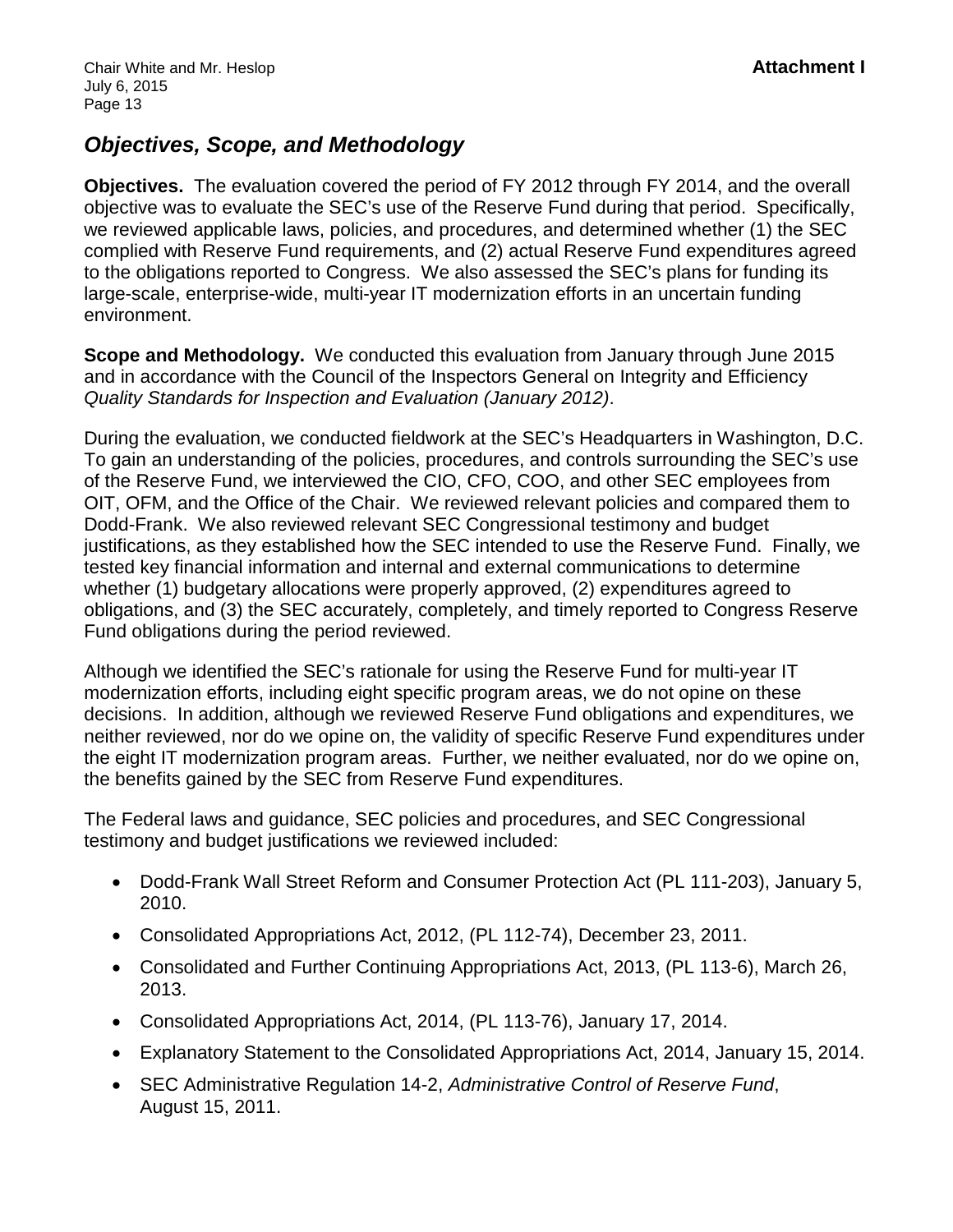- Office of Financial Management Reference Guide, Chapter 06.05, *Budget Formulation and Execution: Reserve Fund Budgetary Procedures*, September 24, 2011.
- Congressional testimony of former SEC Chairman (Mary L. Schapiro) and current SEC Chair (Mary Jo White) between March 15, 2011, and May 14, 2014.
- U.S. Securities and Exchange Commission Fiscal Year 2012 Congressional Budget Justification (February 2011), Fiscal Year 2013 Congressional Budget Justification (February 2012), and Fiscal Year 2014 Congressional Budget Justification (Undated).

**Internal Controls.** We gained an understanding of the administrative controls over the use of the Reserve Fund. While we did not test the design or operational effectiveness of those internal controls, we noted that management did not identify any controls specific to the Reserve Fund in its risk control matrices.

**Computer-processed Data.** The Government Accountability Office's *Assessing the Reliability of Computer-Processed Data* (GAO-09-680G, July 2009) states that "data reliability refers to the accuracy and completeness of computer-processed data, given the uses they are intended for. Computer-processed data may be data (1) entered into a computer system or (2) resulting from computer processing." We determined that the various Delphi reports provided by OFM were computer-processed data that would have a material impact on our evaluation's findings and conclusions.

To assess the reliability of this data, we reviewed the Government Accountability Office's audits of the SEC's financial statements for FYs 2012 to 2014. The audits used Delphi as a source of information and the auditors opined for FYs 2012 to 2014 that the SEC's financial statements were not materially misstated. In addition, we found that, in 2014, the Department of Transportation, which owns Delphi, contracted a third party to review the system in accordance with Standards for Attestation Engagements (SSAE) No. 16, *Reporting on Controls at a Service Organization*. In addition, in 2014, the Department of Transportation OIG conducted a quality control review of the third party auditor's work on the SSAE No. 16 report and found no instances in which the auditor did not comply, in all material respects, with generally accepted government auditing standards. Therefore, for the purposes of this evaluation, we deemed the Delphi data to be reliable.

**Prior Coverage.** Neither the SEC OIG nor the Government Accountability Office has conducted prior audit or evaluation work regarding the SEC's Reserve Fund.

### **Major Contributors to the Management Letter.**

Kelli Brown-Barnes, Audit Manager Elizabeth Palmer Gontarek, Auditor David Witherspoon, Senior Counsel